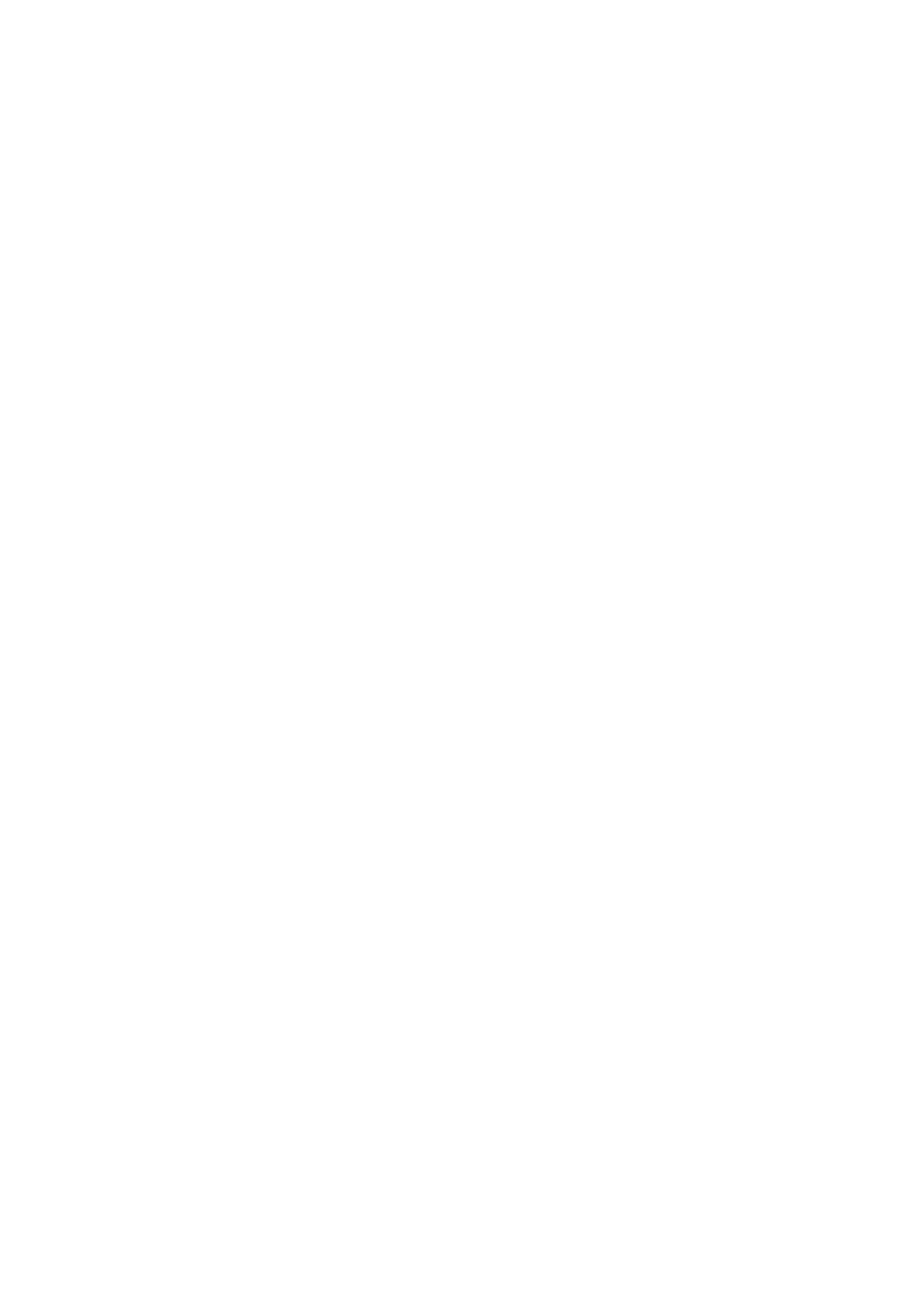*This PUBLIC BILL, originated in the LEGISLATIVE COUNCIL and, having this day passed, is now ready for presentation to the LEGISLATIVE ASSEMBLY for its concurrence.*

*Legislative Council*

*Clerk of the Parliaments.*



New South Wales

# **State Arms, Symbols and Emblems Bill 2003**

Act No , 2003

An Act with respect to the use of the arms, symbols and emblems of the State.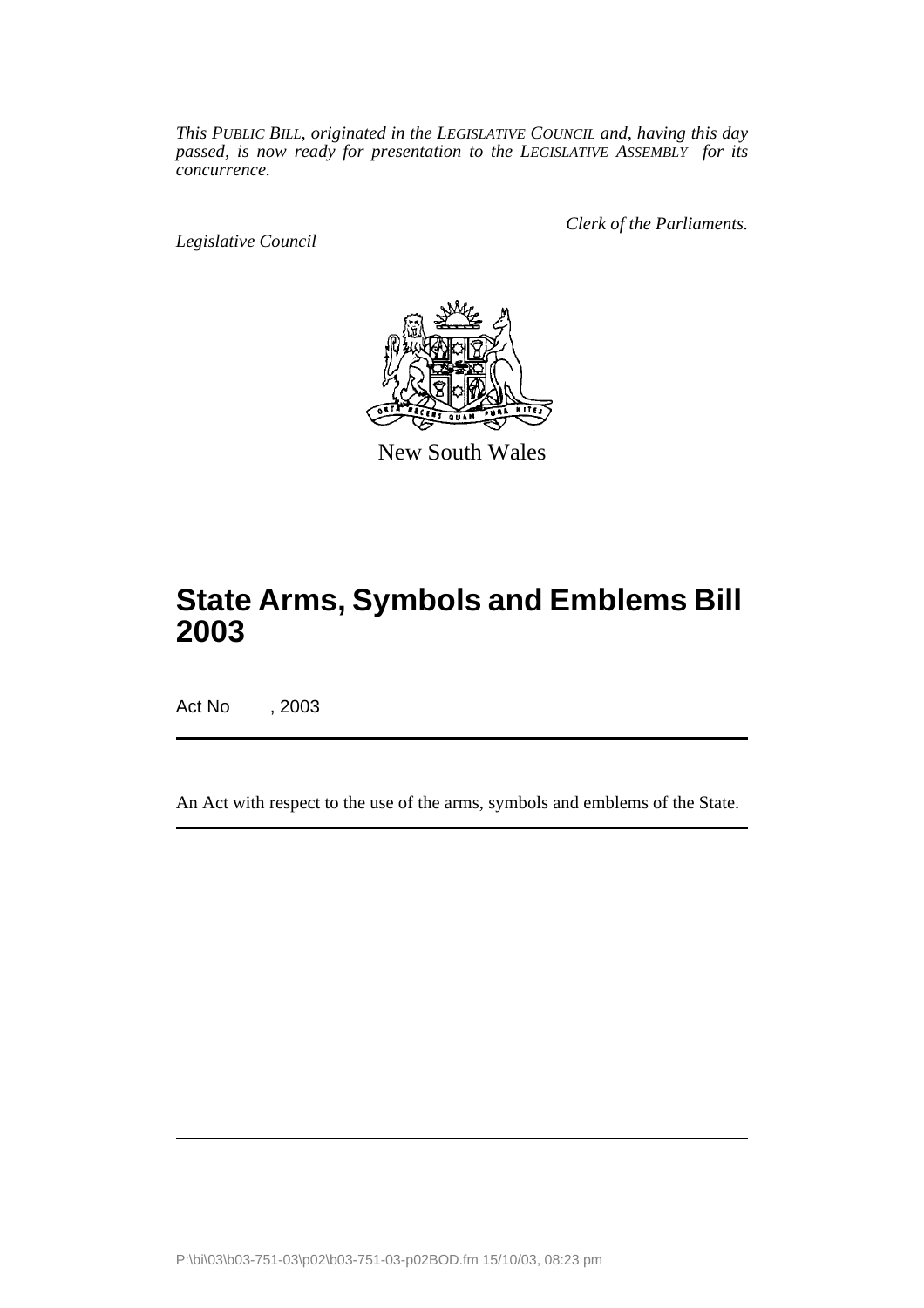<span id="page-3-2"></span><span id="page-3-1"></span><span id="page-3-0"></span>

| 1<br>The Legislature of New South Wales enacts: |                     |                                                                                                                                                                                                                                                                                                                                                                                                                                                                                            |                                        |
|-------------------------------------------------|---------------------|--------------------------------------------------------------------------------------------------------------------------------------------------------------------------------------------------------------------------------------------------------------------------------------------------------------------------------------------------------------------------------------------------------------------------------------------------------------------------------------------|----------------------------------------|
| 1                                               | Name of Act         |                                                                                                                                                                                                                                                                                                                                                                                                                                                                                            | $\overline{2}$                         |
|                                                 |                     | This Act is the <i>State Arms</i> , <i>Symbols and Emblems Act 2003</i> .                                                                                                                                                                                                                                                                                                                                                                                                                  | 3                                      |
| $\mathbf 2$                                     | <b>Commencement</b> |                                                                                                                                                                                                                                                                                                                                                                                                                                                                                            | 4                                      |
|                                                 |                     | This Act commences on the date of assent.                                                                                                                                                                                                                                                                                                                                                                                                                                                  | 5                                      |
| 3                                               | <b>Definitions</b>  |                                                                                                                                                                                                                                                                                                                                                                                                                                                                                            | 6                                      |
|                                                 |                     | In this Act:                                                                                                                                                                                                                                                                                                                                                                                                                                                                               | $\overline{7}$                         |
|                                                 |                     | <b>Heritage Council</b> means the Heritage Council of New South Wales<br>established under the <i>Heritage Act 1977</i> .                                                                                                                                                                                                                                                                                                                                                                  | 8<br>9                                 |
|                                                 |                     | <i>official purpose</i> does not include a merely historical or heritage<br>purpose (such as the purpose of a museum or historical exhibition).                                                                                                                                                                                                                                                                                                                                            | 10 <sup>1</sup><br>11                  |
|                                                 |                     | <b>Royal arms of the United Kingdom</b> means the arms of sovereignty<br>and dominion borne by Her Majesty Queen Elizabeth II in her<br>capacity as Queen of the United Kingdom of Great Britain and<br>Northern Ireland (as used in England, Scotland or any other part of<br>that kingdom) or by any of her predecessors in the sovereignty of<br>that kingdom or any part of it, which are also collectively known as<br>the Royal arms, and includes any arms that replace those arms. | 12<br>13<br>14<br>15<br>16<br>17<br>18 |
|                                                 |                     | <b>State arms</b> means the armorial ensigns and supporters the blazon of<br>which is set out in Part 1 of $\bar{S}$ chedule $\bar{1}$ and an indicative<br>monochrome depiction of which is set out in Part 2 of Schedule 1.<br>The State arms may be depicted in the colours set out in the blazon<br>or in monochrome.                                                                                                                                                                  | 19<br>20<br>21<br>22<br>23             |
|                                                 |                     | <b>State emblem</b> means any flower, animal, bird or other animate or<br>inanimate object the description of which is set out in Schedule 3.                                                                                                                                                                                                                                                                                                                                              | 24<br>25                               |
| State symbols means:                            |                     | 26                                                                                                                                                                                                                                                                                                                                                                                                                                                                                         |                                        |
|                                                 | (a)                 | the State badge the blazon of which is set out in Part 1 of<br>Schedule 2 and an indicative monochrome depiction of which<br>is set out in Part 2 of Schedule 2 (the State badge may be<br>depicted in the colours set out in the blazon or in<br>monochrome), and                                                                                                                                                                                                                         | 27<br>28<br>29<br>30<br>31             |
|                                                 | (b)                 | the State flag a description of which is set out in Part 1 of<br>Schedule 2 and an indicative monochrome depiction of which<br>is set out in Part 2 of Schedule 2, and                                                                                                                                                                                                                                                                                                                     | 32<br>33<br>34                         |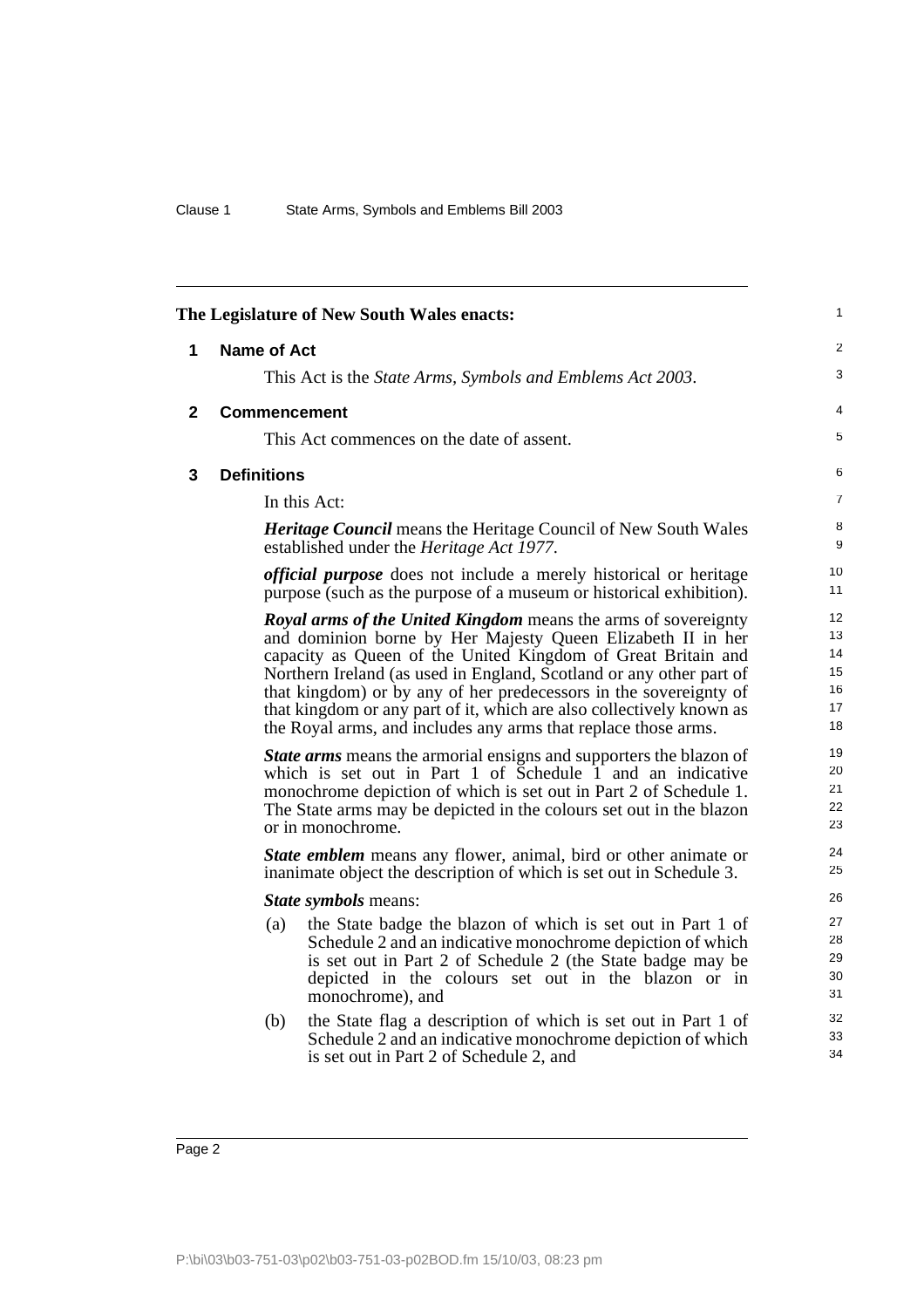<span id="page-4-1"></span><span id="page-4-0"></span>

|   |     | (c)<br>any other symbol or thing the blazon or a description of which<br>is set out in Part 1 of Schedule 2 and an indicative<br>monochrome depiction of which is set out in Part 2 of<br>Schedule 2.                                                                                                                                                                                                                                                                                | $\mathbf{1}$<br>$\overline{2}$<br>3<br>4          |
|---|-----|--------------------------------------------------------------------------------------------------------------------------------------------------------------------------------------------------------------------------------------------------------------------------------------------------------------------------------------------------------------------------------------------------------------------------------------------------------------------------------------|---------------------------------------------------|
|   |     | to use the State arms or a State symbol includes to display the State<br>arms or State symbol.                                                                                                                                                                                                                                                                                                                                                                                       | 5<br>6                                            |
| 4 |     | State arms or symbols to be used for all official purposes                                                                                                                                                                                                                                                                                                                                                                                                                           | $\overline{7}$                                    |
|   | (1) | Whenever after the commencement of this Act, in a Parliament<br>building, a courthouse, an office or official residence of the<br>Governor or a Government office, in any other building or place, or<br>on any official seal or document, or in any other connection, arms<br>representing the authority of the Crown or the State are to be used<br>for any official purpose, the State arms are or a State symbol is to be<br>used, and not the Royal arms of the United Kingdom. | 8<br>9<br>10<br>11<br>12 <sup>2</sup><br>13<br>14 |
|   | (2) | The State arms and each State symbol may be depicted in any<br>manner that is consistent with the relevant blazon or description in<br>Schedule 1 or 2.                                                                                                                                                                                                                                                                                                                              | 15<br>16<br>17                                    |
|   | (3) | The Premier may adopt, and from time to time amend, guidelines to<br>assist government departments and instrumentalities and others in<br>the proper use of State arms and State symbols.                                                                                                                                                                                                                                                                                            | 18<br>19<br>20                                    |
|   | (4) | The State arms may be used with such external ornaments as are<br>consistent with their status as arms and symbols of dominion and<br>sovereignty.                                                                                                                                                                                                                                                                                                                                   | 21<br>22<br>23                                    |
| 5 |     | Replacement of Royal arms of the United Kingdom                                                                                                                                                                                                                                                                                                                                                                                                                                      | 24                                                |
|   | (1) | As soon as practicable after the commencement of this Act, any<br>Royal arms of the United Kingdom used to represent the authority<br>of the Crown in right of the State or the State in or on any public<br>building, or public place that is the property of the Crown in right of<br>the State or of the State and is intended to represent the authority of<br>the Crown in right of the State or of the State, are to be removed and<br>replaced by the State arms.             | 25<br>26<br>27<br>28<br>29<br>30<br>31            |
|   | (2) | As soon as practicable (but in any event within 3 years) after the<br>commencement of this Act, any Royal Arms of the United Kingdom<br>on any document, seal or other object (not being a fixture or<br>otherwise part of a building) that is the property of the Crown in<br>right of the State or of the State, and is intended to be used to<br>represent the authority of the Crown in right of the State or of the<br>State, are to be removed and replaced by the State arms. | 32<br>33<br>34<br>35<br>36<br>37<br>38            |

Page 3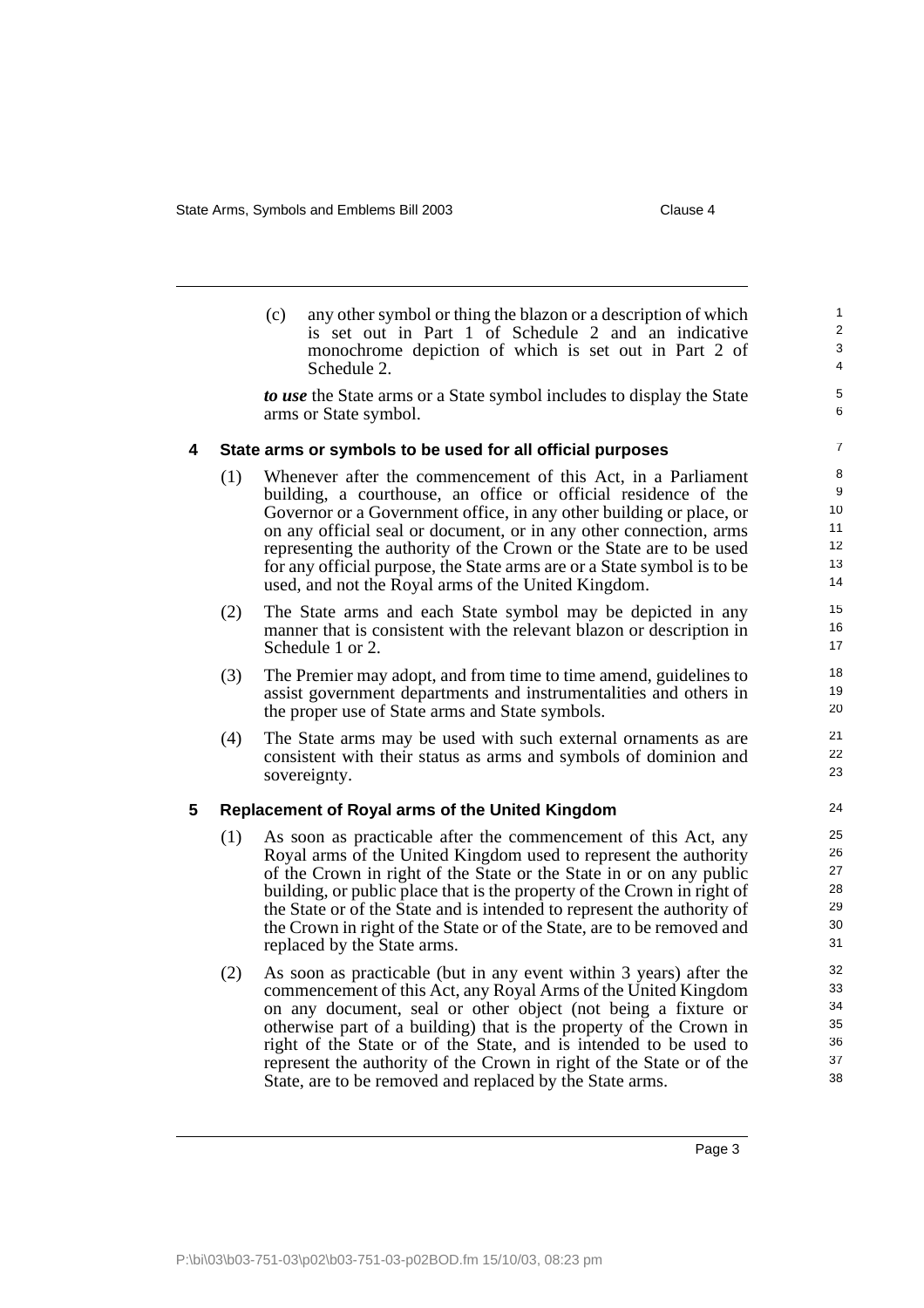<span id="page-5-0"></span>

|   | (3) | Subsection (1) does not apply in relation to a building or place in<br>respect of which the Premier, after consultation with the Heritage<br>Council, determines that the Royal arms of the United Kingdom<br>there displayed form an integral part of an item of the environmental<br>heritage of the State.                                                                                                                                                                                                                                                             | 1<br>$\overline{\mathbf{c}}$<br>3<br>4<br>5  |
|---|-----|---------------------------------------------------------------------------------------------------------------------------------------------------------------------------------------------------------------------------------------------------------------------------------------------------------------------------------------------------------------------------------------------------------------------------------------------------------------------------------------------------------------------------------------------------------------------------|----------------------------------------------|
|   | (4) | In any building or place to which subsection $(1)$ does not apply<br>because of subsection (3), the State arms must be used and displayed<br>in a prominent position to represent the authority of the Crown in<br>right of the State or the State, as the case may be, in addition to the<br>Royal arms of the United Kingdom while they continue to be<br>displayed there.                                                                                                                                                                                              | 6<br>7<br>8<br>9<br>10<br>11                 |
|   | (5) | Sculpted arms, or arms in any durable form, that are removed in<br>accordance with this section are to be housed or otherwise dealt with<br>in such manner as the Premier, after consultation with the Heritage<br>Council, may direct. Such a direction is to be aimed at their being<br>housed or otherwise dealt with in a manner that, whether they are to<br>be held in public or private ownership, will ensure their appropriate<br>conservation, interpretation and display as part of the constitutional,<br>legal, cultural and artistic heritage of the State. | 12<br>13<br>14<br>15<br>16<br>17<br>18<br>19 |
|   | (6) | Consultation with the Heritage Council is sufficient for the purposes<br>of this section if the Premier has requested advice from the Council<br>about the matter concerned and has taken into consideration any<br>response received from the Council within 60 days of making the<br>request.                                                                                                                                                                                                                                                                           | 20<br>21<br>22<br>23<br>24                   |
| 6 |     | Unauthorised use of State arms and State symbols                                                                                                                                                                                                                                                                                                                                                                                                                                                                                                                          | 25                                           |
|   | (1) | A person must not print, issue or use the State arms or a State<br>symbol in connection with any trade, business, calling or profession,<br>or the collection of debts, without the authority of the Governor or<br>Attorney General proof of which lies on the person.                                                                                                                                                                                                                                                                                                   | 26<br>27<br>28<br>29                         |
|   | (2) | This section does not require any such authority for a person to fly<br>the State flag.                                                                                                                                                                                                                                                                                                                                                                                                                                                                                   | 30<br>31                                     |
|   | (3) | In this section, <i>State arms</i> and <i>State symbol</i> include any arms or<br>symbol so nearly resembling the State arms or a State symbol as to<br>be likely to deceive.                                                                                                                                                                                                                                                                                                                                                                                             | 32<br>33<br>34                               |
|   |     | Maximum penalty: 100 penalty units.                                                                                                                                                                                                                                                                                                                                                                                                                                                                                                                                       | 35                                           |
|   |     |                                                                                                                                                                                                                                                                                                                                                                                                                                                                                                                                                                           |                                              |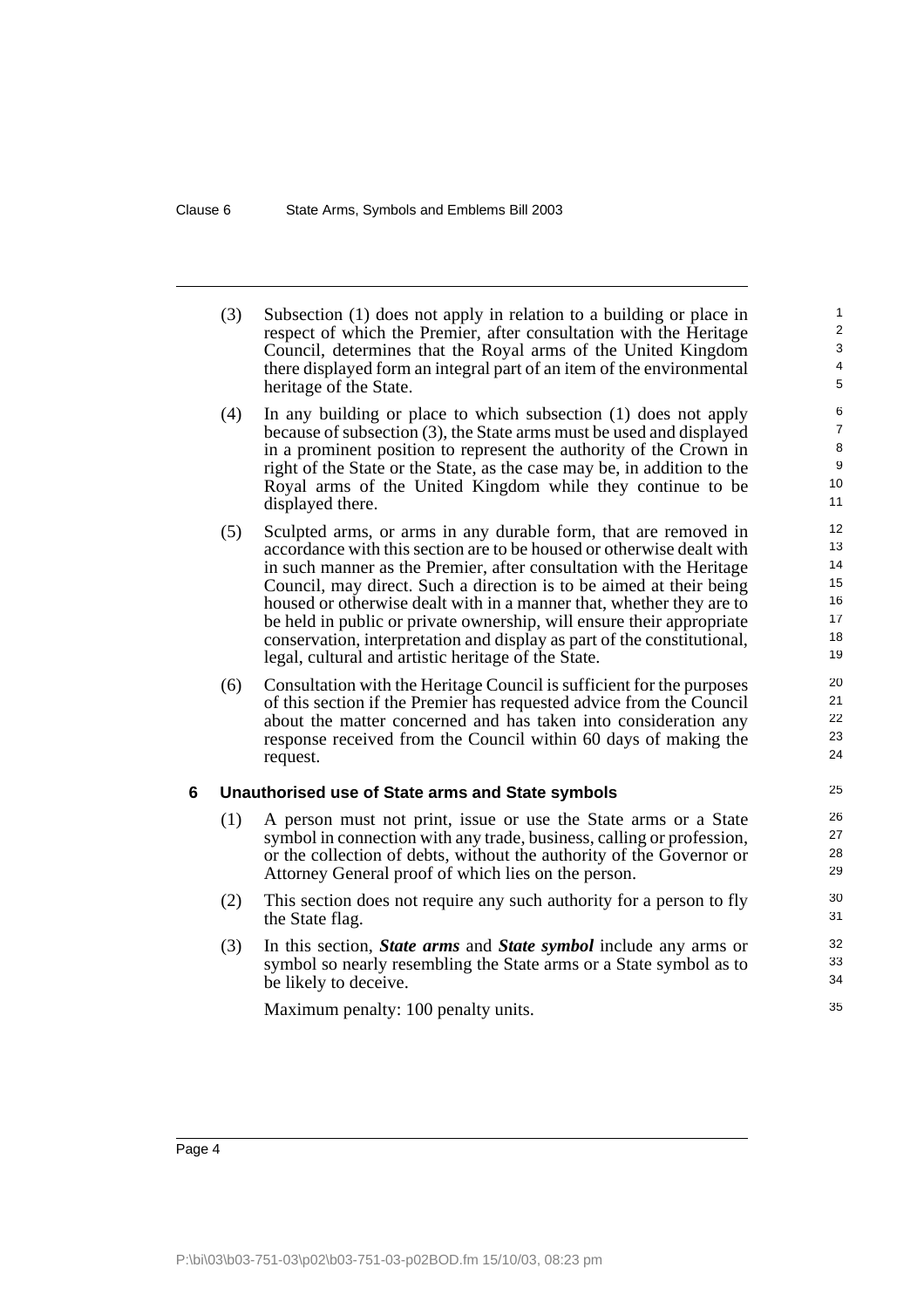<span id="page-6-1"></span><span id="page-6-0"></span>

|   | Nature of proceedings for offences                                                             | 1.                 |
|---|------------------------------------------------------------------------------------------------|--------------------|
|   | Proceedings for an offence under this Act may be dealt with<br>summarily before a Local Court. | $\mathcal{P}$<br>3 |
| 8 | <b>Amendment of Unauthorised Documents Act 1922 No 6</b>                                       | $\overline{4}$     |
|   | Section 3 of the <i>Unauthorised Documents Act 1922</i> is repealed.                           | $5^{\circ}$        |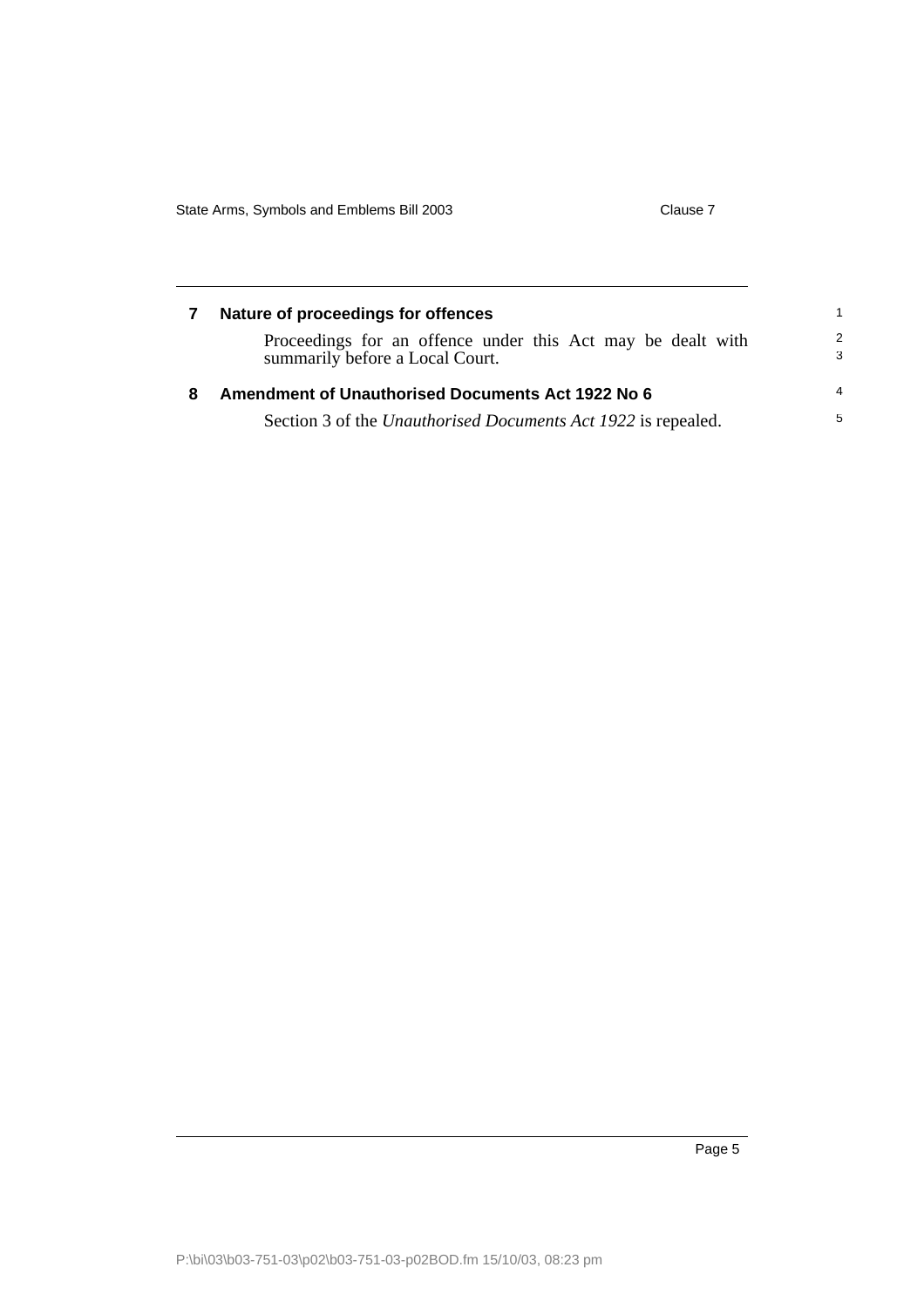Schedule 1 State arms

#### <span id="page-7-0"></span>**Schedule 1 State arms**

#### (Section 3)

1 2

16 17

**Part 1 Blazon**

Azure a cross argent voided gules charged in the centre chief point with a lion passant guardant, and on each member with a mullet of eight points or between in the first and fourth quarters a fleece or banded argent and in the second and third quarters a garb also or: And for a crest, on a wreath of the colours a rising sun each ray tagged with a flame of fire proper: And for the supporters, on the dexter side a lion rampant guardant: And on the sinister side a kangaroo both or, together with this motto, "Orta Recens Quam Pura Nites," (Recently arisen, how brightly you shine)

**Note.** At the commencement of this Act, the State arms were the armorial ensigns and supporters assigned for New South Wales by Royal warrant of His Majesty King Edward VII on 11 October 1906.

#### **Part 2 Indicative monochrome depiction**

**State arms**

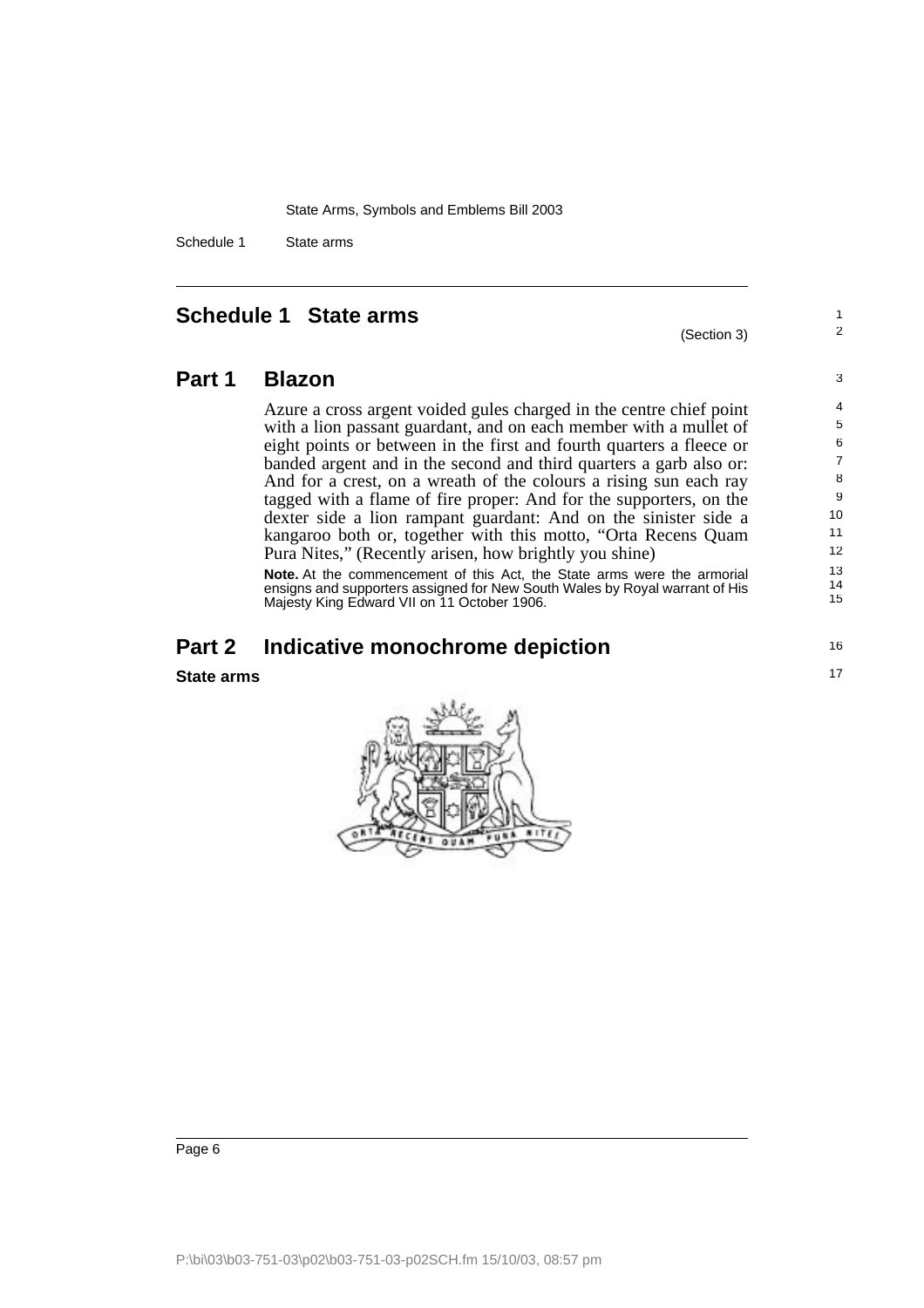Schedule 2 State symbols

### <span id="page-8-0"></span>**Schedule 2 State symbols**

(Section 3)

1 2

14 15

#### **Part 1 Blazon or description of symbol**

State badge—Argent, on a cross gules a lion passant guardant or, between four stars of eight points also or.

**Note.** At the commencement of this Act, the State badge was the former colonial badge adopted by the then Governor by notification in the Gazette of 15 February 1876.

State flag—The British Blue Ensign, being a dark blue flag with the Union Flag (also known as the Union Jack) in canton, bearing in the fly the State badge.

**Note.** At the commencement of this Act, the State flag was the former colonial flag adopted following the gazettal of the State badge on 15 February 1876.

## **Part 2 Indicative monochrome depiction of symbol**

#### **State badge**

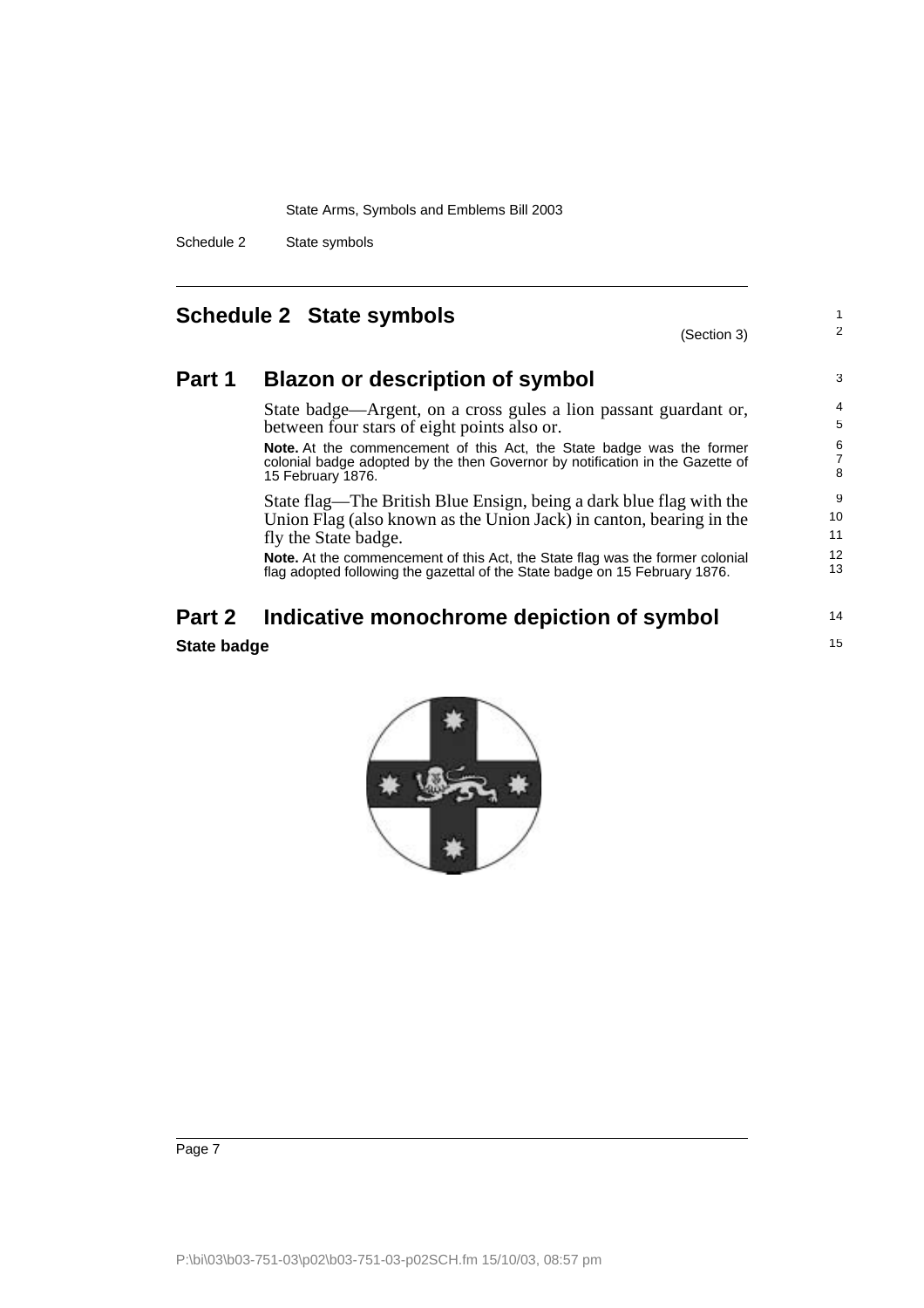Schedule 2 State symbols

#### **State flag** 1 and 1 and 1 and 1 and 1 and 1 and 1 and 1 and 1 and 1 and 1 and 1 and 1 and 1 and 1 and 1 and 1 and 1 and 1 and 1 and 1 and 1 and 1 and 1 and 1 and 1 and 1 and 1 and 1 and 1 and 1 and 1 and 1 and 1 and 1 and



Page 8